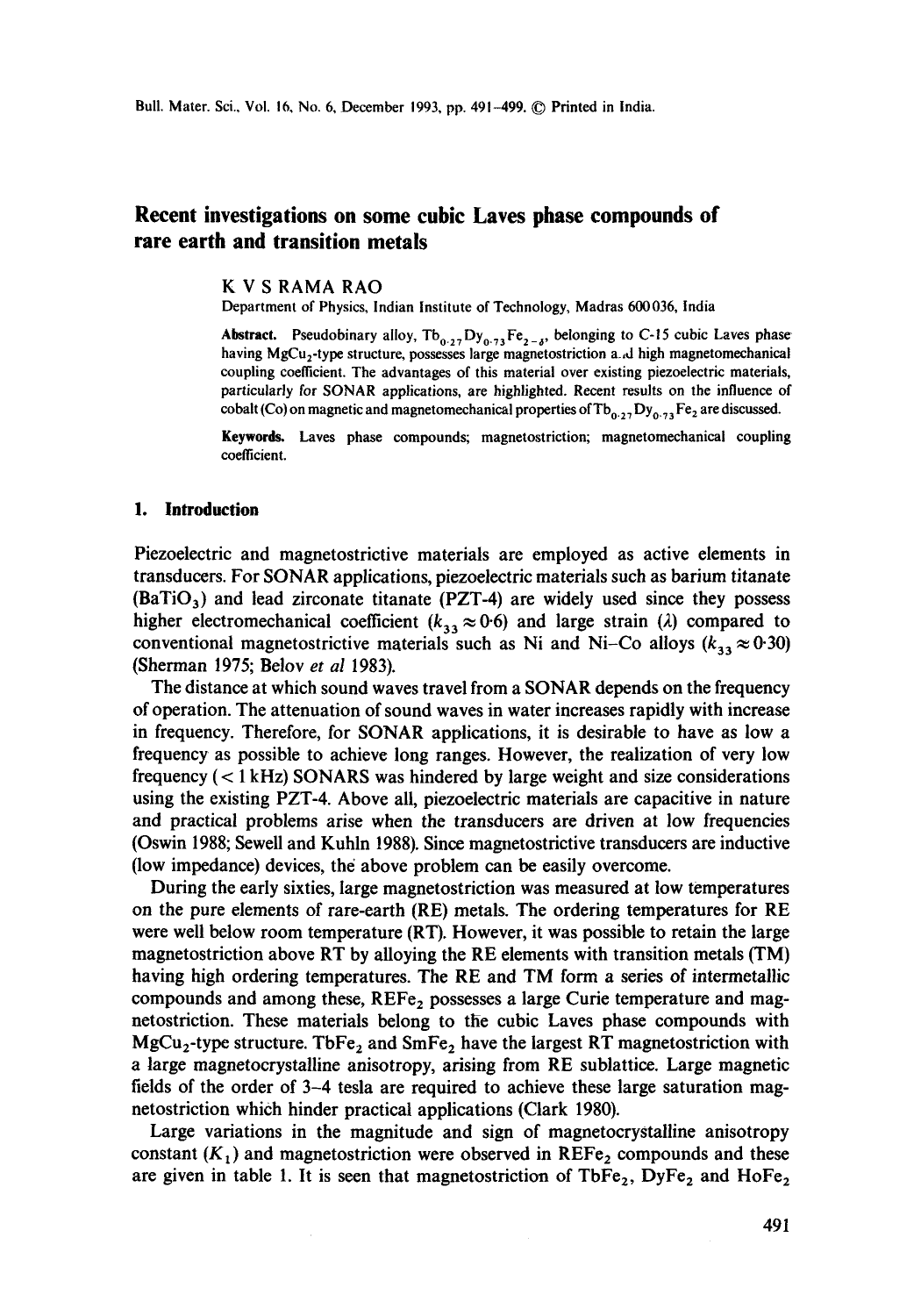are of the same sign (positive). The anisotropy constant is negative in  $\text{TbFe}_2$  but positive in DyFe, and HoFe,. Because of the similarity in magnetostriction sign and dissimilarity in anisotropy constants, Clark (1980) prepared pseudobinary compounds of TbFe<sub>2</sub>-DyFe<sub>2</sub> and achieved anisotropy compensation in Tb<sub>0.27</sub>Dy<sub>0.73</sub>F<sub>2</sub>. Similarly minimum anisotropy was observed by him in  $Ho_{0.85}Tb_{0.15}Fe_2$ . Both compounds could be saturated at low magnetic fields at RT. Of these,  $Tb_{0.27}Dy_{0.73}Fe_2$ was found to be a good candidate for SONAR and other applications as it possesses a larger magnetostriction.

Several groups are working towards improving the material properties such as magnetostriction, strength etc by changing the concentration of Fe (Branwood *et al* 1986; Abell *et al* 1986). Microstructural studies (Abell and Lord 1986) suggest that excess RE in non-stoichiometry compounds form a network at the grain boundaries. Since pure RE is ductile in nature, this increases the strength of the material. In addition, magnetostrictive properties also depend on the preparation method of the material (Branwood *et al* 1986).

The properties of  $Tb_{0.27}Dy_{0.73}Fe_2$  are compared with those of the existing PZT in table 2. The low Young's modulus and hence a low sound velocity in these materials made it a good candidate for low-frequency SONARs. The other advantage is a considerable reduction in SONAR size (TERFENOL 1986).

In REFe<sub>2</sub> compounds, magnetic properties vary considerably by the substitution

| Material                 | $\lambda_s (x 10^{-6})$ | $K_1(x)$ 10 <sup>-4</sup> ergs/cm <sup>3</sup> ) |
|--------------------------|-------------------------|--------------------------------------------------|
| SmFe,                    | $-1560$                 |                                                  |
| TbFe,                    | $+1753$                 | $-6300$                                          |
| DyFe,                    | $+433$                  | $+2450$                                          |
| HoFe,                    | $+80°$                  | $+590$                                           |
| ErFe,                    | $-299$                  | $-310$                                           |
| TmFe,                    | $-123$                  | $-43$                                            |
| $Ho_{0.85}Tb_{0.15}Fe_2$ | $+325$                  | $-22$                                            |
| $Tb_{0.27}Dy_{0.73}Fe_2$ | $+1000$                 | $-60$                                            |

Table 1. Magnetostriction and anisotropy constants in  $REF_{2}$ compounds at RT\*.

\* taken from Clark (1980)

Table 2. Comparison of the properties of REFe, with PZT.

|                                                        | PZT         | REFe,             |
|--------------------------------------------------------|-------------|-------------------|
| Strain $(x 10^{-6})$                                   | $100 - 300$ | $1400^+ - 2000^*$ |
| Coupling factor                                        | 0.60        | $0.6 + 0.8*$      |
| Density ( $\times$ 10 <sup>3</sup> kg/m <sup>3</sup> ) | 7.5         | 9.25              |
| Young's modulus ( $\times 10^{10}$ N/m <sup>2</sup> )  | 7.3         | $4.5 + -2.5*$     |
| Sound speed (m/s)                                      | 3200        | $2500 + -1800*$   |
| Electromechanical                                      |             |                   |
| energy density $(J/m^3)$                               | 670         | $5300 + -18000*$  |

+ arc/induction melted; \* free float zone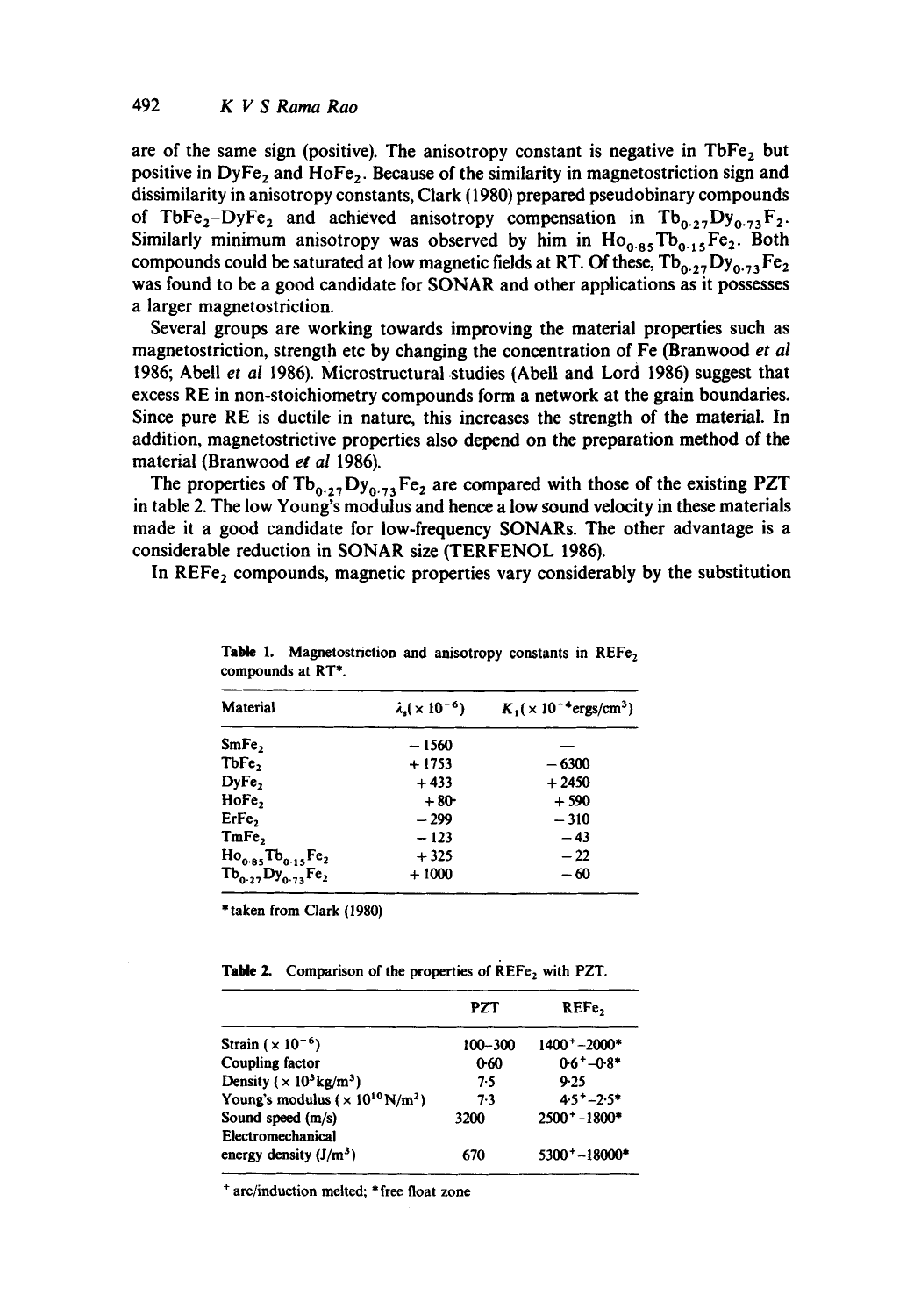of RE or TM metals. The nature of magnetic interactions can be obtained by studying the changes in magnetic properties when one TM is replaced by another (Bushow 1980; Dhilsha and Rama Rao 1990, 1993; Dhilsha *et ai* 1991; Senthil Kumar *et al*  1993). Of the TM metals, Co behaves unusually and acquires induced magnetic moment. Some of the recent investigations carried out on the effect of Co on the magnetic and magnetomechanical properties of  $Tb_{0.27}Dy_{0.73}Fe_2$  system (Dhilsha and Rama Rao 1993) are discussed here.

#### **2. Preparation of samples**

The samples for measurement of magnetostriction and magnetomechanical coupling coefficient  $(k_{33})$  were prepared by two methods. In the first, alloys were prepared by melting the constituent rare earth elements of 99.9% purity and transition metals of 99.99% purity in an arc furnace under argon atmosphere. The ingots were melted several times to ensure homogeneity. The alloys were then cast in the form of rods and annealed in vacuum at 1173 K for 10 days. These are designated as A samples.

In the second method, the constituent elements were initially melted in an arc furnace. The rods obtained after several meltings were remelted in evacuated quartz tubes using an induction furnace. The samples were then zone-melted using an induction furnace. The r.f. coil was fixed in a position and the samples lowered at  $30 \text{ cm}$  per hour. The rods thus obtained were annealed in vacuum at 1173 K for five days. These are designated as I samples.

The samples were found to have formed in single phase with  $MgCu<sub>2</sub>$ -type structure by taking powder X-ray diffractograms (using CuK~ radiation). The lattice parameters were determined by least-squares refinement. Magnetization measurements were carried out from 77 K to above Curie temperature  $(T<sub>c</sub>)$  using a PAR-155 vibrating sample magnetometer (VSM) up to an applied field of 10kOe.

Optical micrographs of both A and I samples were taken using a Leitz Loborlux 12 ME microscope.

Magnetostriction was measured using electrical strain gauges and Wheatstone network. Temperature-compensated 120 $\Omega$  Karma foil gauges with negligible magnetoresistance (from Micro Measurements Group, USA) were used. The gauge was attached to the sample with a cynoacrylic cement (M-bond 200 or Anabond 202). A 10cm Bruker electromagnet was used for generating the dc magnetic field and the measurements were performed up to an applied field of  $\approx$  5 kOe.

The dynamic strain coefficient  $(d_{33})$  measurements were carried out at a frequency of 70 Hz with an excitation field  $(H_{\infty})$  of 2 Oe.  $d_{33}$  was measured using the same strain gauges as those used for static magnetostriction.

The samples were subjected to both ac and dc magnetic fields simultaneously along the axis of the rod. The induced voltages across the gauge due to periodic changes in gauge resistance (strain-induced signals) were measured using a lock-in amplifier.  $d_{33}$  was determined using the formula

$$
d_{33} = (\delta l / l)_{ac} / H_{ac},\tag{1}
$$

where  $(\delta l/l)$  is the incremental strain. The measurements were carried out for different applied fields.

Details of the magnetomechanical coupling coefficient  $(k_{33})$  measured by the three-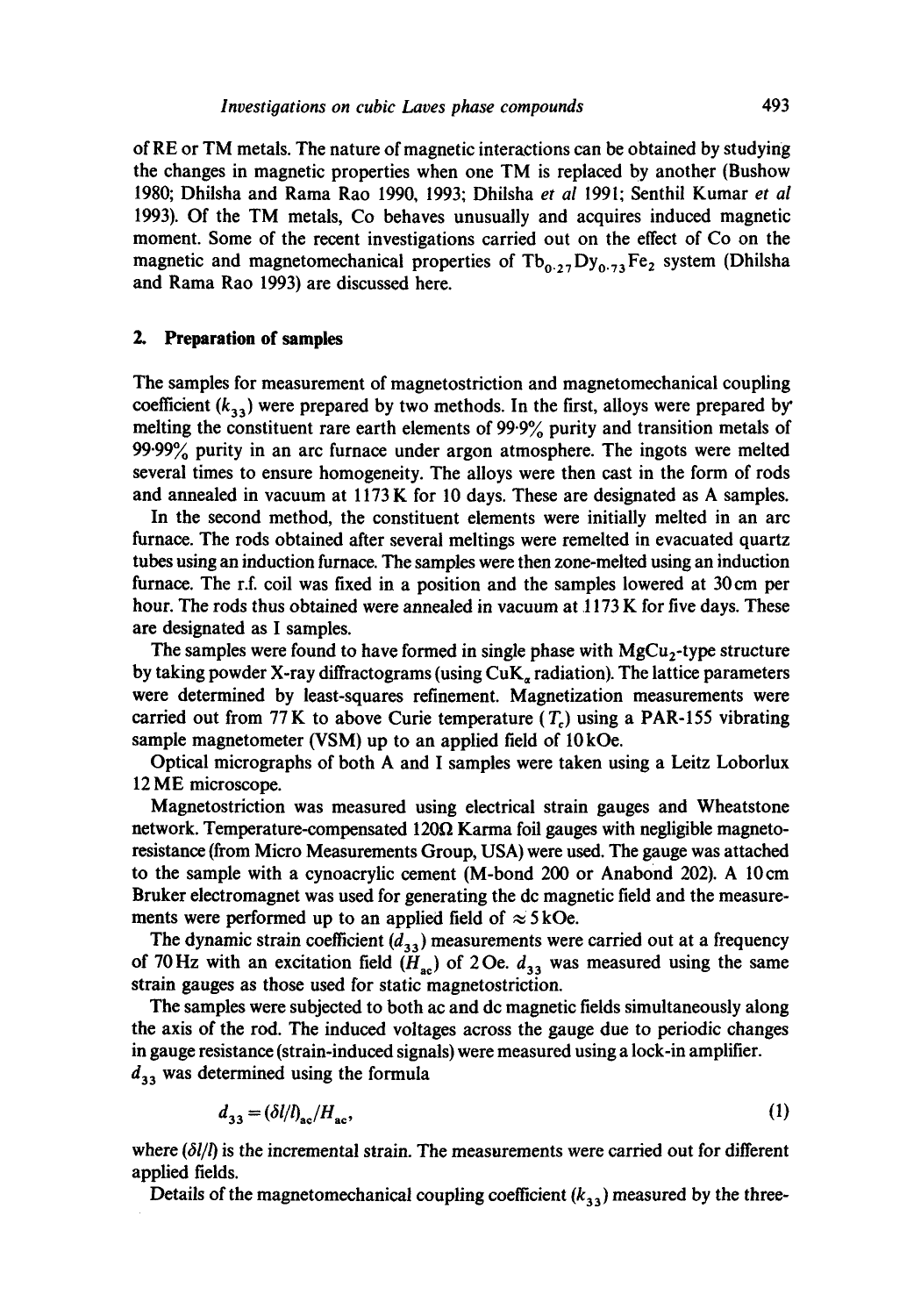parameter method have been described elsewhere (Dhilsha *et al* 1991; Dhilsha 1992; Dhilsha and Rama Rao 1993).

The Young's modulus of the samples  $(1/S_{33})$  was measured by an indirect method in which mechanical oscillations were set up in the sample through magnetomechanical coupling itself and the resonance/antiresonance frequencies were measured. The experimental set-up used is based on a method developed by Savage *et al* (1975).

A coil was sparsely but tightly wound around the sample and this acts as a pick-up coil to measure induction B and as a mount to allow the sample to vibrate freely. This sub-assembly was placed in a second coil which generates an ac exciting field (20e) and the whole assembly was placed in the electromagnet. The frequency was varied from 0 to 100 kHz. The voltage (in phase with the reference drive current) induced in the pick-up coil was measured using a PAR lock-in amplifier and was plotted as a function of frequency. The experiments were repeated for different bias (de) fields. The variation of the pick-up voltage with frequency is in principle analogous to the plot of the modulus of the impedance versus frequency. The resonance and antiresonance frequencies were determined from the plot.  $S_{33}^B$ , which is  $S_{33}$  at constant induction, was calculated using the formula,

$$
S_{33}^B = 1/(4L^2 \rho f_a^2),\tag{2}
$$

where L is the length of the sample,  $\rho$  the density of the material and  $f_a$  the antiresonance frequency.

#### 3. Results and discussion

The variation of lattice parameter of  $Tb_{0.27}Dy_{0.73}Fe_{2-x}Co_x (x = 0.0, 0.5, 1.2, 2.2)$ with x showed a deviation from Vegard's law (Dhilsha and Rama Rao 1993), similar to what was reported for  $RE(Fe_{1-x}Co_x)_2$  (Dhilsha and Rama Rao 1990; Korolev *et al* 1990) and  $Ho_{0.85}Tb_{0.15}Fe_{2-x}\tilde{Ni}_x$  (Senthil Kumar *et al* 1993). Such a behaviour has been attributed to magnetovolume (MV) effects and charge transfer (Eriksson *et al* 1989; Senthil Kumar *et al* 1993).

The variations of  $T_c$  magnetic moment at RT and 77 K with increasing Co concentration are given in figure 1. An increase in  $T_c$  with x was observed for low Co concentrations suggesting that the TM-TM and RE-TM interactions are stronger in  $x=0.5$  sample than in  $Tb_{0.27}Dy_{0.73}Fe_2$ . However, the RT magnetic moment decreases with increasing Co content. Since these compounds are ferrimagnets with RE sublattice moment dominant, the decrease in magnetization must be due to: (a) decreasing dominant RE sublattice moment  $m_{\text{RE}}$  or (b) a constant or an increasing RE moment accompanied by a sufficient increase in the antiparrallel (Fe<sub>1-x</sub>Co<sub>x</sub>) sublattice moment  $m_{TM}$ . A decrease in  $m_{RF}$  is unlikely for the Co compounds with small amounts of x because of their increased values of  $T_c$ . Since small amounts of Co in  $(Fe_{1-x}Co_x)$  compounds can cause an increase in moment, case (b) is presumed to be more likely.

The optical micrographs taken on A and I samples suggest that A samples contain randomly oriented grains. The I samples are found to have elongated grains along the growth axis.

Static and dynamic magnetostriction were measured at RT on rods up to an applied magnetic field of  $\approx$  5 kOe in both A and I samples. Samples were of length  $\approx$  5 cm.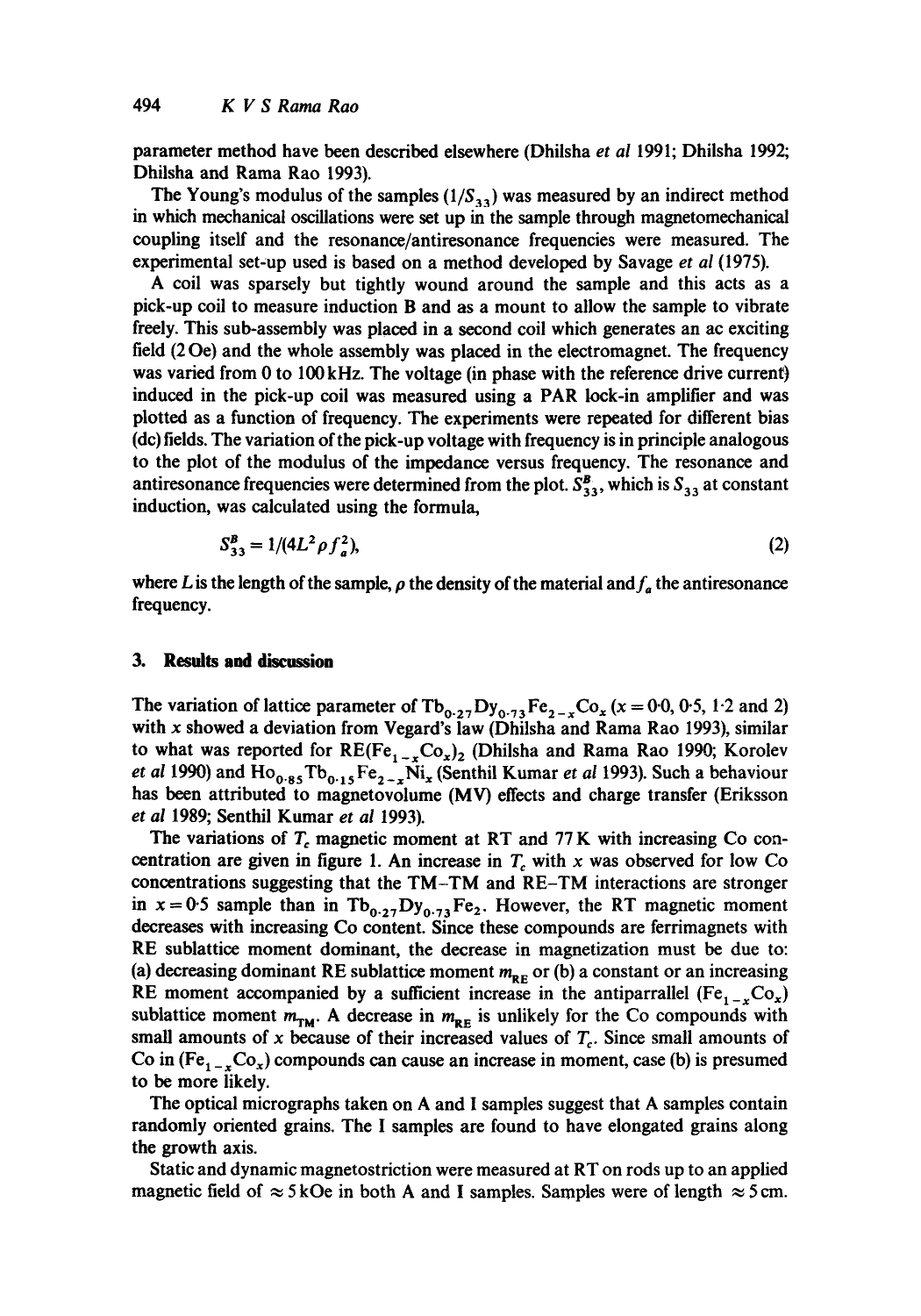

**Figure 1. Variation of (A) magnetic moment at RT, (B) magnetic moment at** 77 K **and**  (C) Curie temperature for different Co concentration of  $\text{Tb}_{0.27} \text{Dy}_{0.73} \text{Fe}_{2-x} \text{Co}_x$ .

Table 3. Magnetostriction ( $\lambda$ ) values at 5.2 kOe for  $Tb_{0.27}Dy_{0.73}Fe_{2-x}Co_x$ .

| Composition<br>(x) | $\lambda(x 10^{-6})$ |             |
|--------------------|----------------------|-------------|
|                    | A<br>sample          | sample      |
| 00                 | $930 + 50$           | $1350 + 50$ |
| 0.5                | $540 + 20$           | $725 + 30$  |
| $1-2$              | $430 + 20$           | $310 + 10$  |

The magnetostriction ( $\lambda$ ) values obtained at 5.2 kOe for A and I samples of  $\text{Tb}_{0.27}$  $Dy_{0.73}Fe_{2-x}Co_x$  are given in table 3.  $\lambda$  values decrease with increasing Co concentration in A and I samples. However in sample I,  $\lambda$  values are higher than that in A sample for  $x = 0$  and  $x = 0.5$ . This is attributed to a better grain orientation in the **induction melted (zoned) samples. Grain orientation also resulted in an increase in**  the magnetomechanical coupling coefficient  $(k_{33})$  of I samples compared to that of A samples (Dhilsha and Rama Rao 1993). But a low value of  $\lambda$  was observed in I samples with a composition  $x = 1.2$ . In RECo<sub>2</sub>, the sign of  $\lambda_{100}$  is reported to be negative with values comparable to that of REFe<sub>2</sub> (Lee and Pourarian 1976). In  $REF_{2}$  compounds, it was found that the  $\lambda$  values are dependent on the easy direction of magnetization viz.  $\lambda_{1,1} \gg \lambda_{1,00}$  (Clark 1980). Therefore, a decrease in magneto**striction values with increasing Co concentration can be due to a change in the easy**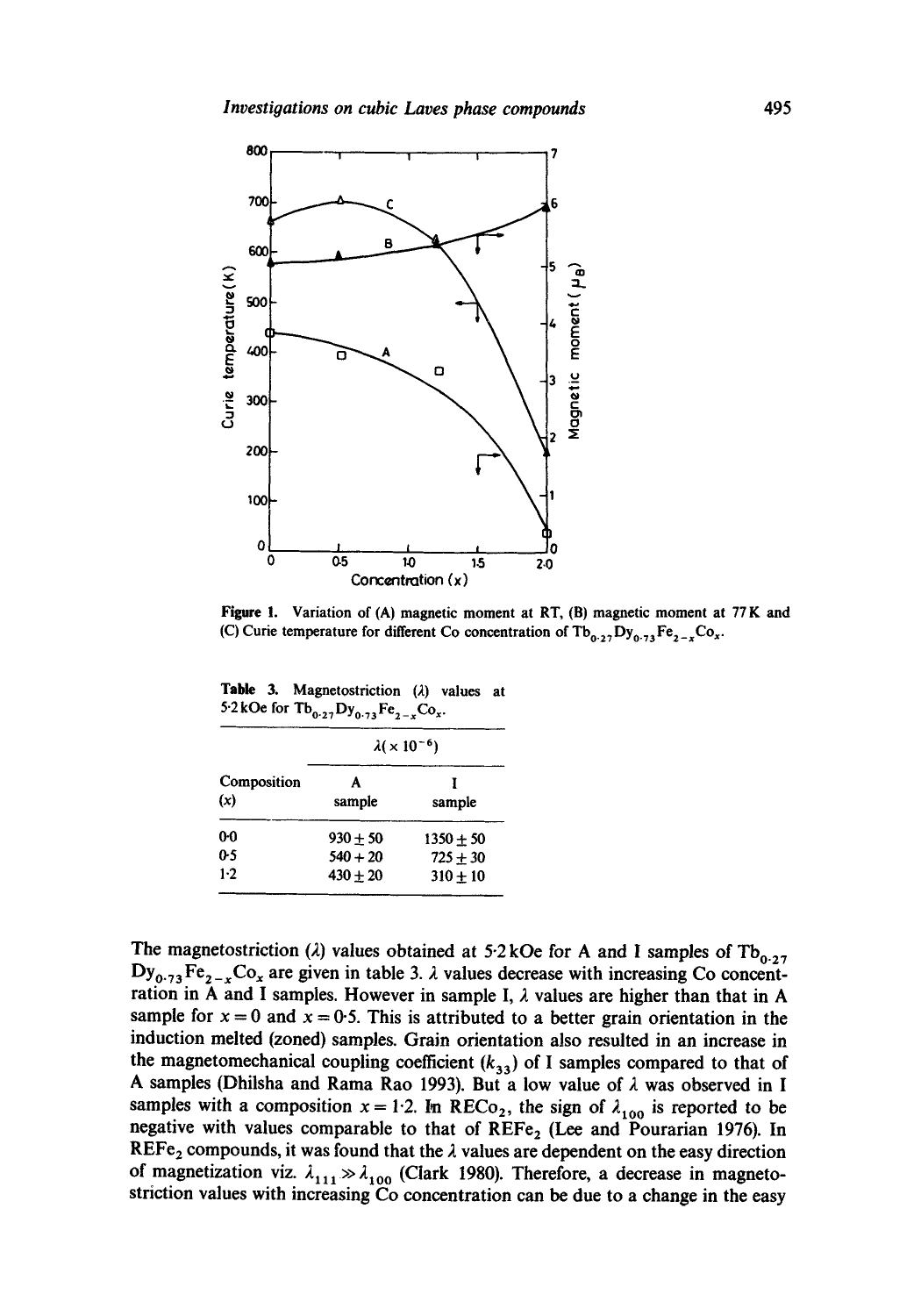

Figure 2. Normalized magnetostriction as a function of applied field for A and I samples of  $Tb_{0.27}Dy_{0.73}Fe_{2-x}Co_x$ .

direction of magnetization as well as a negative contribution of  $\lambda$  from Co site (Lee and Pourarian 1976).

The variation of normalized  $(\lambda/\lambda_{\text{max}})$  versus applied field for A and I samples of  $T_{\mathbf{b}_0, \gamma}$ ,  $\mathbf{Dy}_{0, \gamma}$ ,  $\mathbf{Fe}_{2-x}$ ,  $\mathbf{Co}_x$  is given in figure 2. Since the aspect ratio of the rods was greater than 5, the'demagnetizing effects are neglected (CuUity 1972). It can be seen from figure 2 that I samples tend to saturate at lower bias fields compared to A samples. This low anisotropy of I samples is attributed to preferred grain orientation in these samples. The  $\lambda$  values and field dependence of  $\lambda$  are dependent on the state of magnetization, original domain configuration and preferred orientation (1lies and Hariharan 1990).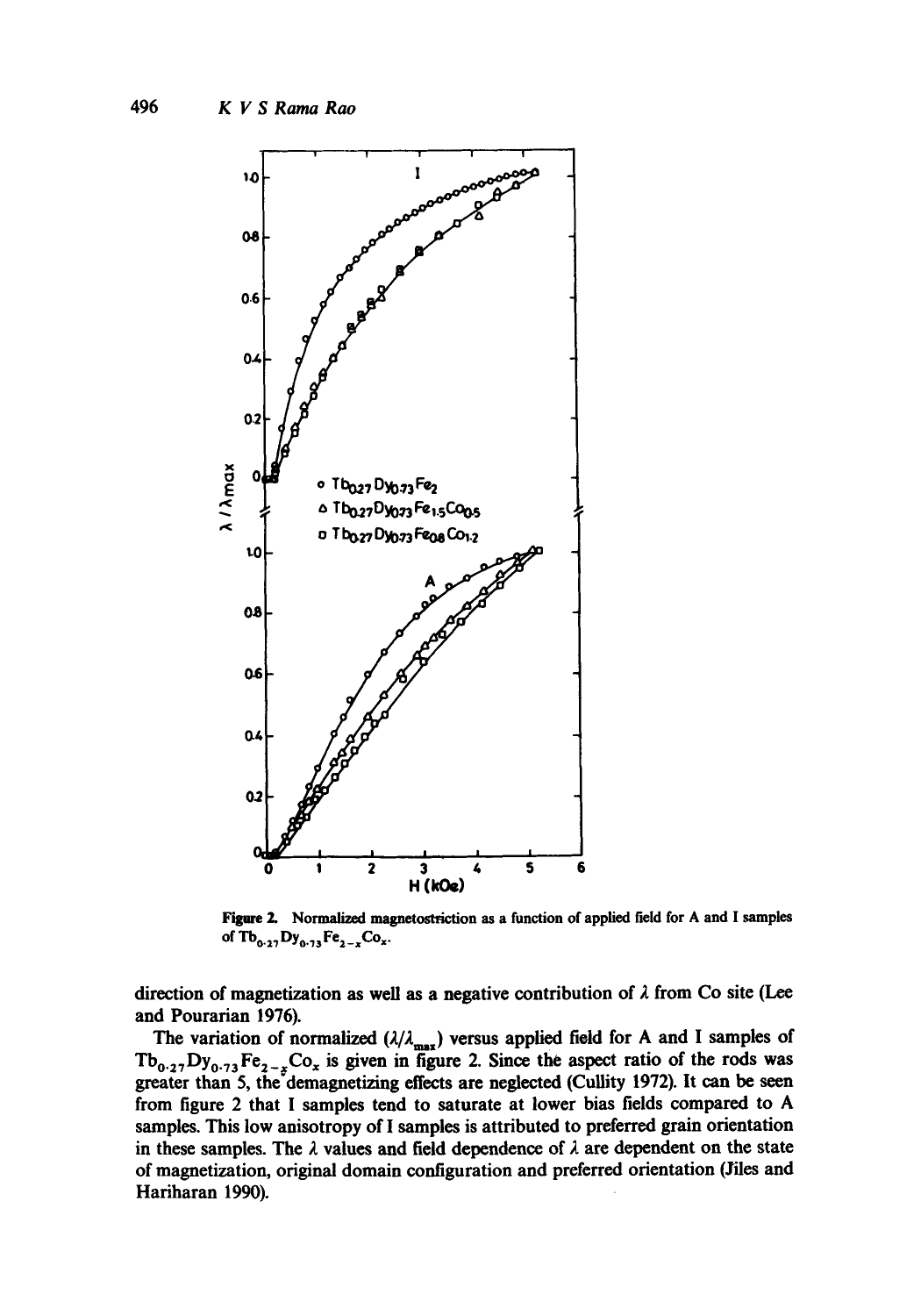An important feature of  $\lambda/\lambda_{\text{max}}$  versus field curves for I samples for  $x = 0.5$  and 1.2 is that they behave in a similar way and indicate a strong dependence of  $\lambda$  on the applied field compared to  $x = 0.0$ . This also indicates a change in the easy direction **of magnetization for x = 0.5 composition. From M6ssbauer (Annapoorni and Rama Rao 1990) and torque magnetometry (Sato** *et al* **1986) it was inferred that the easy**  direction of magnetization at RT in Tb<sub>0.27</sub>Dy<sub>0.73</sub>Fe<sub>2</sub> is [111]. In the case of  $x = 0.5$ and 1.2, the  $\lambda$  values were low compared to  $x = 0.0$ . Furthermore, the plots of  $x = 0.5$ and 1.2 show a linear behaviour compared to  $x = 0.0$ . The linear dependence of  $\lambda$  is **typical when [100] is the easy direction of magnetization (Kendall and Piercy 1990).** 



**Figure 3.** Variation of  $d_{33}$  values for A and I samples of  $Tb_{0.27}Dy_{0.73}Fe_{2-x}Co_{x}$ .



**Figure 4.** Reciprocal of elastic compliance constant at constant flux density  $(S^B_{33})$  for A samples of  $\text{Tb}_{0.27} \text{Dy}_{0.73} \text{Fe}_{2-x} \text{Co}_x$ .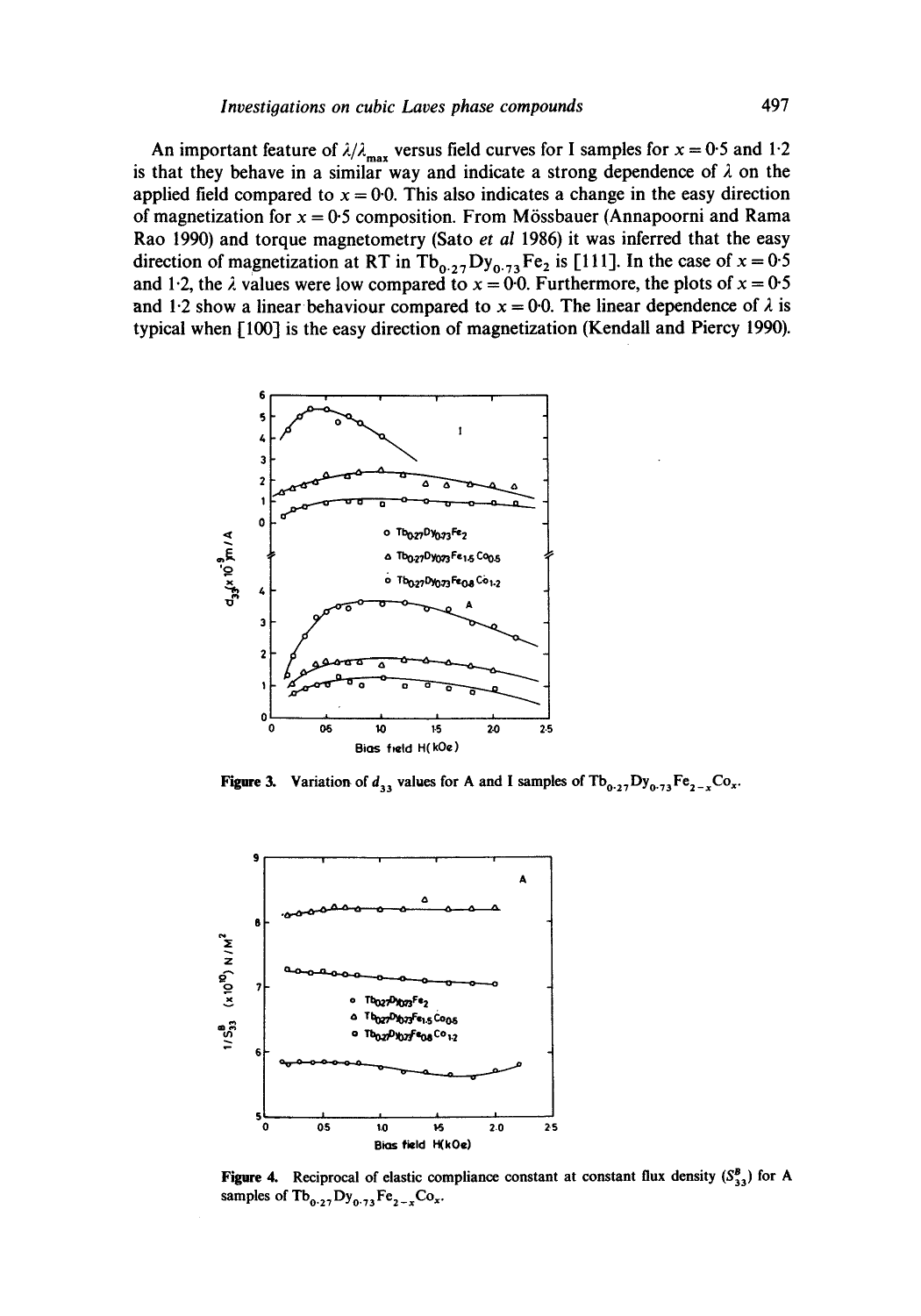

Figure 5. Reciprocal of elastic compliance constant at constant flux density  $(S^B_{33})$  for I samples of  $Tb_{0.2}$ ,  $Dy_{0.73}Fe_{2-x}Co_x$ .

A similar change in the easy direction of magnetization from [111] to [110] was also observed in the  $Ho_{0.85}Tb_{0.15}Fe_{2-x}Co_x$  system (Dhilsha *et al* 1991).

The variation of dynamic strain coefficient  $(d_{33})$  as a function of applied bias field in A and I samples of  $Tb_{0.27}Dy_{0.73}Fe_{2-x}Co_x$  is shown in figure 3. The dynamic strain coefficient  $(d_{33})$  can be seen to be a maximum at a particular bias field. A shift of this maximum towards higher bias fields is indicative of an increase in the magnetocrystalline anisotropy in the system with increasing Co concentration. The magnetization process in a system is related to the easy direction of magnetization. The difference in the behaviour of  $d_{33}$  vs H curves for  $x = 0$  compared to  $x = 0.5$  and 1.2 suggests that the variation of  $d_{33}$  against H is related to the magnetization process in a system (Cullity 1972). A constant value of  $d_{33}$  is seen in the case of  $x = 0.5$  and 1.2 whereas it shows a clear peak for  $x = 0$ . This also indicates a change in the easy direction of magnetization with an increase in cobalt content. However, this comparison cannot be made in A samples because of the possibility of inhomogeneous strains at the grain boundaries of a random polycrystalline material, which is a consequence of the anisotropic magnetostriction in REFe<sub>2</sub>.

The dependence of  $1/S_{33}^B$  on bias field for A and I samples are shown in figures 4 and 5 respectively. An increase in the value of  $1/S_{33}^B$  with applied field is observed for I samples of  $x = 0.0$ . The curves for  $x = 0.05$  and  $x = 1.2$  show similar behaviour but different from that for  $x = 0.0$ . This may be due to the occurrence of a spin reorientation in  $x = 0.5$  sample. Rosen *et al* (1973) observed changes in the absolute values of the elastic constants when the easy direction of magnetization changes from [111] to [100]. Hence the variation of the elastic constants with the applied field may also be dependent on the easy direction of magnetization in these compounds.

The change in the Young's modulus (reciprocal of elastic compliance constant) with applied magnetic field, which is also called  $\Delta E$  effect, arises mainly due to domain wall processes during the initial stages of magnetization. A  $180^\circ$  domain wall motion does not contribute to magnetostriction.  $90^{\circ}$  walls are probable when [111] is the easy direction of magnetization whereas  $180^\circ$  walls could be possible for a [100] direction (CuUity 1972). However, the absolute values of the elastic constants of the lattice are affected by magnetoelastic coupling.